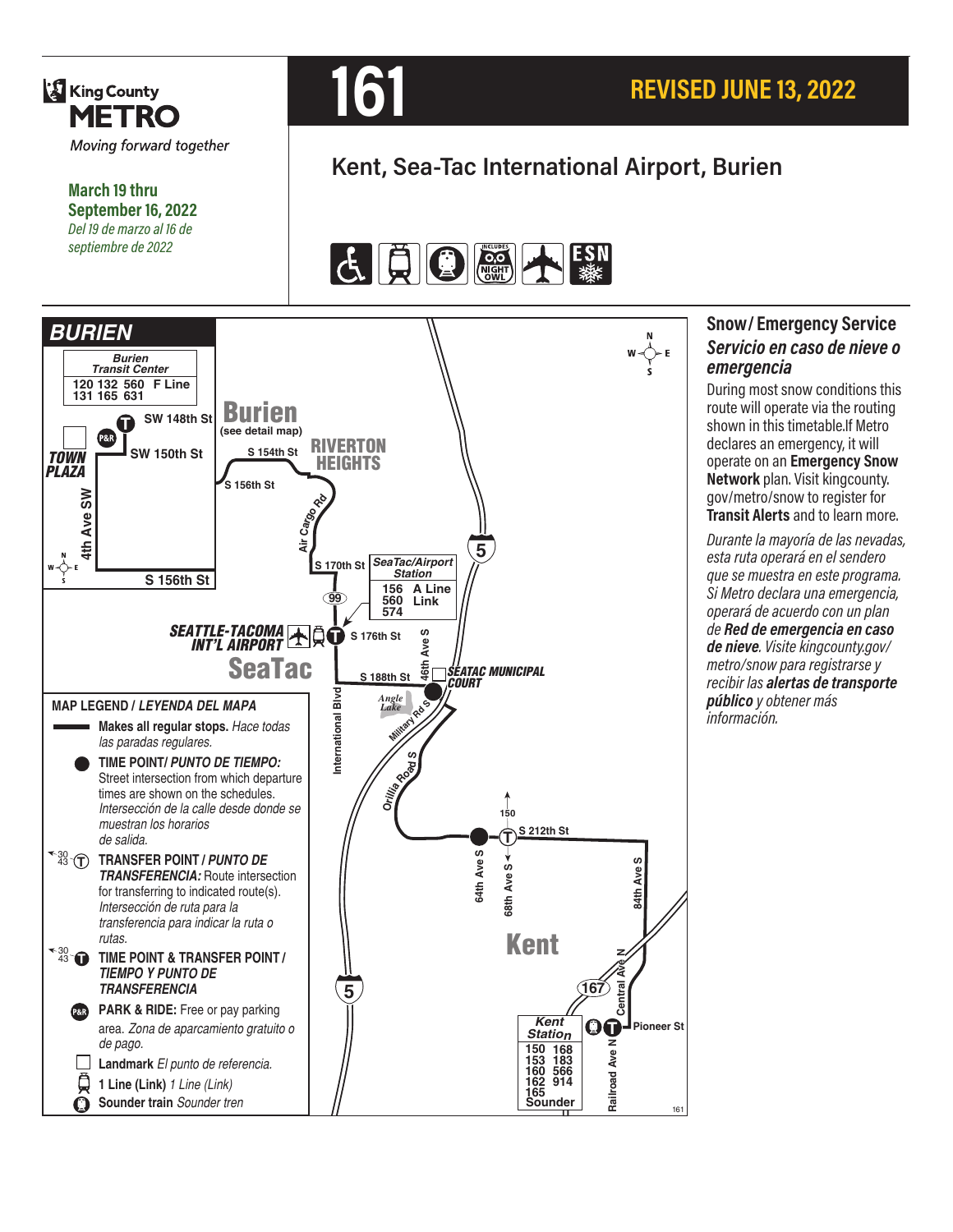### Route 161 Monday thru Friday to Burien

*Servicio de lunes a viernes a Burien*

| <b>Kent Station</b><br>Bay 2                | S 212th St<br>&<br>64th Ave S    | S188th St<br>& Military<br>Rd S | SeaTac<br>Airport<br>Station<br>Bay 2                    | <b>Burien TC</b><br>Bay 1                                   |  |
|---------------------------------------------|----------------------------------|---------------------------------|----------------------------------------------------------|-------------------------------------------------------------|--|
| Stop #57452                                 | Stop #58084                      | Stop #52636                     | Stop #60900                                              | Stop #52301                                                 |  |
| 4:43<br>5:15<br>5:43<br>6:08                | 4:53<br>5:26<br>5:54<br>6:20     | 5:00<br>5:34<br>6:02<br>6:28    | 5:06‡<br>5:40‡<br>6:08 <sup>‡</sup><br>6:34 <sup>‡</sup> | $5:20+$<br>$5:54$<br>6:22 <del> </del><br>6:48 <sup>‡</sup> |  |
| $6:29$<br>$6:43$                            | 6:42<br>6:56                     | 6:50<br>7:04                    | 6:56#<br>7:10‡                                           | $7:10+$<br>24 <sup>†</sup><br>7:                            |  |
| $\frac{6:57}{7:16}$<br>$7:29$<br>$7:43$     | 7:10<br><br>7:29<br>7:42<br>7:56 | 7:18<br>7:37<br>7:50            | 7:24‡<br>7:44‡<br>7:57‡<br>8:11‡                         | 7:38‡<br>7:59‡<br>8:12 <sup>‡</sup>                         |  |
| $7:58$<br>$8:28$<br>8:58                    | 8:11<br>8:41<br>9:10             | 8:04<br>8:18<br>8:48<br>9:17    | 8:24<br>8:54‡<br>9:23‡                                   | $8:26+$<br>$8:39+$<br>9:091<br>9:38‡                        |  |
| $\frac{9:27}{9:57}$                         | 9:39                             | 9:46                            | $9:52$ ‡                                                 | 10:07‡                                                      |  |
|                                             | 10:09                            | 10:16                           | 10:22‡                                                   | 10:37‡                                                      |  |
| $\frac{10:27}{10:57}$<br>11:28              | 10:39<br>11:09<br>11:41          | 10:46<br>11:16<br>11:48         | 10:52‡<br>11:22‡<br>11:55‡                               | 1:07 <sup>‡</sup><br>1<br>11:37‡<br>12:11‡                  |  |
| 11:58<br>12:27<br>12:58                     | 12:11<br>12:40<br>1:11           | 12:18<br>12:47<br>1:18          | 12:25‡<br>12:54‡<br>1:25‡                                | 12:41‡<br>1:10‡<br>1:41‡                                    |  |
| 1:27                                        | 1:40                             | 1:47                            | 1:54 <sup>‡</sup>                                        | 2:10‡                                                       |  |
| $\overline{1}$ :57                          | 2:10                             | 2:17                            | 2:24‡                                                    | 2:40‡                                                       |  |
| 2:27                                        | 2:40                             | 2:47                            | 2:55 <sup>‡</sup>                                        | $3:12+$                                                     |  |
| 2:57                                        | 3:11                             | 3:18                            | 3:26#                                                    | $3:43+$                                                     |  |
| 3:27                                        | 3:41                             | 3:48                            | 3:56‡                                                    | 4:12‡                                                       |  |
| 3:42                                        | 3:56                             | 4:03                            | 4:11‡                                                    | 4:27‡                                                       |  |
| 3:58                                        | 4:11                             | 4:18                            | 4:26‡                                                    | 4:42‡                                                       |  |
| 4:12                                        | 4:25                             | 4:33                            | 4:411                                                    | 4:57‡                                                       |  |
| 4:27                                        | 4:40                             | 4:48                            | 4:56‡                                                    | 5:12‡                                                       |  |
| 4:42                                        | 4:55                             | 5:03                            | 5:11‡                                                    | 5:27‡                                                       |  |
| 4:57                                        | 5:10                             | 5:18                            | $5:25$ ‡                                                 | 5:41‡                                                       |  |
| 5:12                                        | 5:25                             | 5:33                            | 5:40‡                                                    | 5:56‡                                                       |  |
| 5:27                                        | 5:40                             | 5:47                            | 5:54‡                                                    | 6:101                                                       |  |
| 5:42                                        | 5:55                             | 6:02                            | 6:09‡                                                    | 6:25#                                                       |  |
| 6:12                                        | 6:24                             | 6:31                            | 6:38‡                                                    | 6:54‡                                                       |  |
| 6:42                                        | 6:54                             | 7:01                            | 7:08‡                                                    | 7:23‡                                                       |  |
| 7:13                                        | 7:24                             | 7:31                            | 7:37‡                                                    | $7:52+$                                                     |  |
| 7:42                                        | 7:53                             | 8:00                            | 8:06‡                                                    | 8:21#                                                       |  |
| 8:13                                        | 8:24                             | 8:31                            | 8:37‡                                                    | 8:51‡                                                       |  |
| 8:42                                        | 8:52                             | 8:59                            | 9:05‡                                                    | 9:19‡                                                       |  |
| 9:12                                        | 9:22                             | 9:28                            | 9:34‡                                                    | 9:48‡                                                       |  |
| 9:42                                        | 9:52                             | 9:58                            | 10:03‡                                                   | 10:17‡                                                      |  |
| 10:12                                       | 10:22                            | 10:28                           | 10:33‡                                                   | 10:47‡                                                      |  |
| 10:47                                       | 10:57                            | 11:03                           | 11:08‡                                                   | 11:21‡                                                      |  |
| 11:12                                       | 11:22                            | 11:28                           | 11:33‡                                                   | 11:45‡                                                      |  |
| 12:03                                       | 12:13                            | 12:19                           | 12:24                                                    | $12:36+$                                                    |  |
| 12:55                                       | 1:04                             | 1:10                            | $1:15+$                                                  | 1:27 <sup>†</sup>                                           |  |
| 1:29                                        | 1:38                             | 1:44                            | 1:49‡                                                    | 2:01‡                                                       |  |
| 2:30                                        | 2:39                             | 2:45                            | 2:50 <sup>‡</sup>                                        | 3:02 <sup>‡</sup>                                           |  |
| 3:30                                        | 3:39                             | 3:45                            | 3:50 <sup>‡</sup>                                        | 4:02‡                                                       |  |
| <b>Bold PM time</b><br>ŧ<br>Estimated time. |                                  |                                 |                                                          |                                                             |  |

### Route 161 Monday thru Friday to Kent

*Servicio de lunes a viernes a Kent*

| <b>Burien TC</b><br>Bay 6  | SeaTac<br>Airport<br><b>Station</b><br>Bay 1 | S 188th St<br>& Military<br><b>Rd S</b> | S 212th St<br>&<br>64th Ave S | <b>Kent Station</b><br>Bay 3 | To Route   |  |
|----------------------------|----------------------------------------------|-----------------------------------------|-------------------------------|------------------------------|------------|--|
| Stop #52306                | Stop #61080                                  | Stop #53503                             | Stop #58079                   | Stop #57453                  |            |  |
| 4:53<br>5:22<br>5:37       | 5:05<br>5:34<br>5:49                         | 5:11<br>5:40<br>5:55                    | 5:19<br>5:48<br>6:03          | 5:30<br>6:00<br>6:15         | 168<br>168 |  |
| 5:52                       | 6:04                                         | 6:10                                    | 6:18                          | 6:30                         | 168        |  |
| 6:07                       | 6:19                                         | 6:25                                    | 6:33                          | 6:45                         |            |  |
| $6:22$<br>$6:37$<br>$6:51$ | 6:34<br>6:49                                 | 6:40<br>6:55                            | 6:48<br>7:03                  | 7:00<br>7:15                 | 168        |  |
|                            | 7:04                                         | 7:10                                    | 7:18                          | 7:30                         | 168        |  |
|                            | 7:34                                         | 7:40                                    | 7:48                          | 8:00                         | 168        |  |
| $\frac{7:21}{7:51}$        | 8:04                                         | 8:10                                    | 8:18                          | 8:30                         | 168        |  |
| 8:21                       | 8:34                                         | 8:40                                    | 8:48                          | 9:00                         | 168        |  |
| 8:51                       | 9:04                                         | 9:10                                    | 9:18                          | 9:30                         | 168        |  |
| 9:21                       | 9:34                                         | 9:40                                    | 9:48                          | 10:00                        | 168        |  |
| 9:51                       | 10:04                                        | 10:10                                   | 10:18                         | 10:30                        | 168        |  |
| 10:21                      | 10:34                                        | 10:40                                   | 10:48                         | 11:00                        | 168        |  |
| 10:51                      | 11:04                                        | 11:10                                   | 11:18                         | 11:30                        | 168        |  |
| 11:20                      | 11:33                                        | 11:40                                   | 11:48                         | 12:00                        | 168        |  |
| 11:49                      | 12:03                                        | 12:10                                   | 12:18                         | 12:30                        | 168        |  |
| 12:18                      | 12:32                                        | 12:39                                   | 12:47                         | 1:00                         | 168        |  |
| $\bar{1}\bar{2}$ :48       | 1:02                                         | 1:09                                    | 1:17                          | 1:30                         | 168        |  |
| 1:17                       | 1:31                                         | 1:38                                    | 1:46                          | 2:00                         | 168        |  |
| 1:46                       | 2:00                                         | 2:07                                    | 2:16                          | 2:30                         | 168        |  |
| 2:15                       | 2:29                                         | 2:36                                    | 2:45                          | 3:00                         | 168        |  |
| 2:39                       | 2:53                                         | 3:00                                    | 3:09                          | 3:24                         | 168        |  |
| 2:58                       | 3:12                                         | 3:19                                    | 3:28                          | 3:43                         | 168        |  |
| 3:14                       | 3:28                                         | 3:35                                    | 3:44                          | 3:59                         |            |  |
| 3:30                       | 3:44                                         | 3:51                                    | 4:00                          | 4:15                         |            |  |
| 3:44                       | 3:58                                         | 4:05                                    | 4:14                          | 4:30                         | 168        |  |
| 3:59                       | 4:13                                         | 4:20                                    | 4:29                          | 4:45                         |            |  |
| 4:13                       | 4:27                                         | 4:34                                    | 4:43                          | 5:01                         |            |  |
| 4:27                       | 4:41                                         | 4:48                                    | 4:57                          | 5:15                         |            |  |
| 4:43                       | 4:57                                         | 5:04                                    | 5:13                          | 5:30                         | <b>SB</b>  |  |
| 5:00                       | 5:14                                         | 5:21                                    | 5:30                          | 5:45                         | 168        |  |
| 5:16                       | 5:30                                         | 5:37                                    | 5:46                          | 6:00                         | <b>SB</b>  |  |
| 5:28                       | 5:42                                         | 5:49                                    | 5:58                          | 6:11                         | 168        |  |
| 5:41                       | 5:55                                         | 6:02                                    | 6:11                          | 6:24                         | <b>SB</b>  |  |
| 6:17                       | 6:31                                         | 6:38                                    | 6:46                          | 6:58                         | 168        |  |
| 6:51                       | 7:04                                         | 7:11                                    | 7:19                          | 7:31                         | 168        |  |
| 7:17                       | 7:30                                         | 7:37                                    | 7:44                          | 7:55                         | 168        |  |
| 7:53                       | 8:06                                         | 8:13                                    | 8:20                          | 8:31                         | 168        |  |
| 8:23                       | 8:36                                         | 8:43                                    | 8:50                          | 9:01                         | 168        |  |
| 8:53                       | 9:06                                         | 9:13                                    | 9:20                          | 9:31                         | 168        |  |
| 9:24<br>9:56               | 9:36<br>10:08                                | 9:43<br>10:14                           | 9:50<br>10:20                 | 10:01<br>10:31<br>11:01      | 168        |  |
| 10:27<br>10:57             | 10:39<br>11:09                               | 10:45<br>11:15                          | 10:51<br>11:21                | 11:31                        | 168        |  |
| 11:27                      | 11:39                                        | 11:45                                   | 11:51                         | 12:01                        | <b>SB</b>  |  |
| 12:01                      | 12:13                                        | 12:18                                   | 12:24                         | 12:33                        | 168        |  |
| 12:55                      | 1:08                                         | 1:13                                    | 1:20                          | 1:29b                        | 161        |  |
| <b>Rold</b> PM time        |                                              |                                         |                               |                              |            |  |

Bold PM time

**b** Serves Kent Station Bay 2 at this time.

**SB** Returns to South Base Garage.



#### **This trip is cancelled.**

To address ongoing operational and vehicle maintenance capacity limitations, some trips have been temporarily cancelled.

### **Holiday Information**

### *Información sobre días festivos*

This route will operate its Sunday schedule on the following holidays. *Esta ruta operará según su horario de domingo en los siguientes días festivos.*

| <b>Memorial Day</b><br>Día de los Caídos | <b>May 30</b><br>30 de mayo |
|------------------------------------------|-----------------------------|
| Independence Day                         | July 4                      |
| Día de la independencia                  | 4 de julio                  |
| Labor Day                                | September 5                 |
| Día del Trabajo                          | 5 de septiembre             |

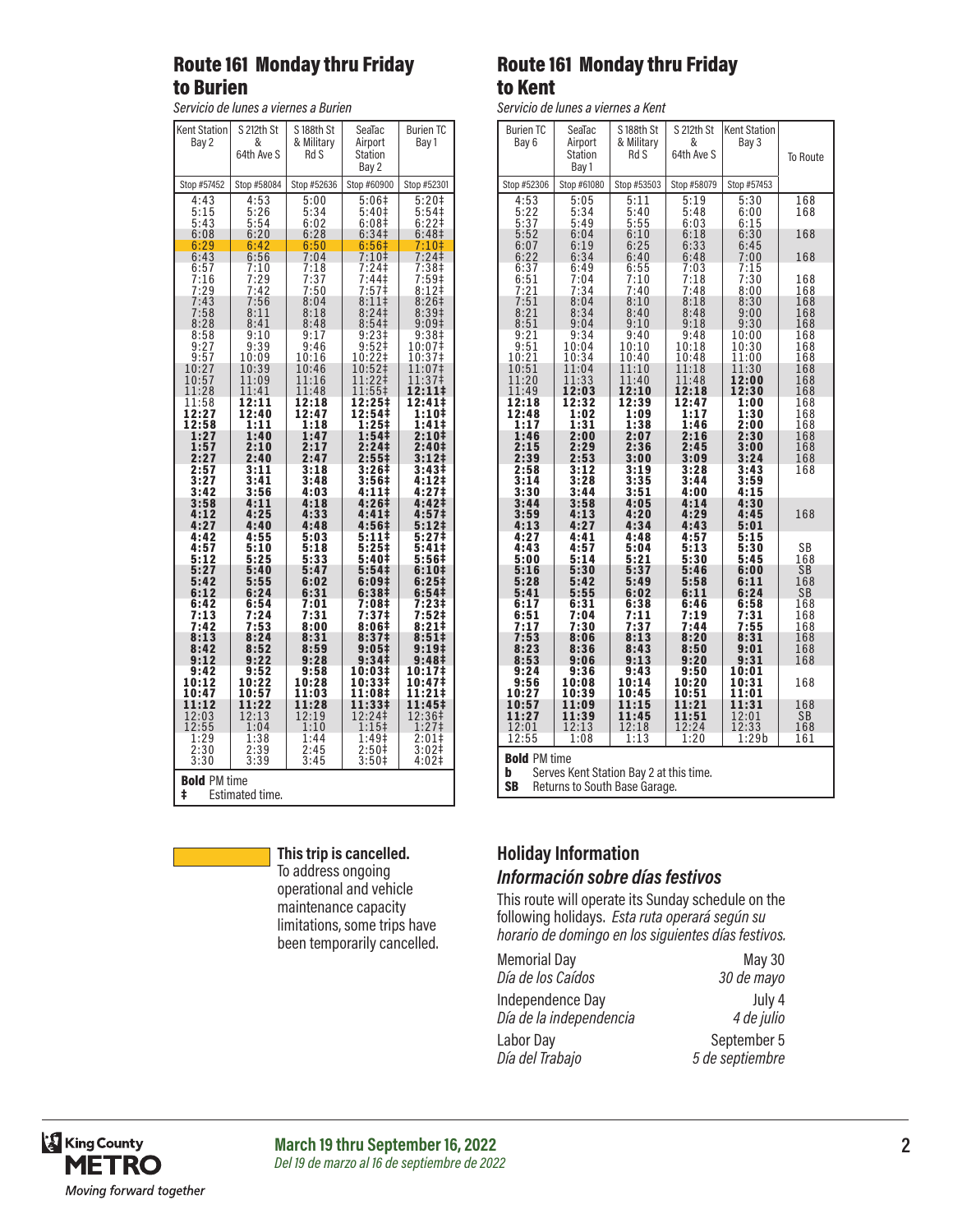# Route 161 Saturday to Burien

*Servicio de al sábado a Burien*

| <b>Kent Station</b><br>Bay 2         | S 212th St<br>&<br>64th Ave S        | S 188th St<br>& Military<br>Rd S                   | SeaTac<br>Airport<br><b>Station</b><br>Bay 2 | <b>Burien TC</b><br>Bay 1             |  |
|--------------------------------------|--------------------------------------|----------------------------------------------------|----------------------------------------------|---------------------------------------|--|
| Stop #57452                          | Stop #58084                          | Stop #52636                                        | Stop #60900                                  | Stop #52301                           |  |
| 4:44<br>5:47<br>6:18<br>6:48<br>7:18 | 4:54<br>5:57<br>6:28<br>6:58<br>7:28 | 5:01<br>6:04<br>6:35<br>$7:05$<br>$7:35$<br>$8:05$ | 5:07<br>6:10<br>6:41<br>7:11<br>7:41         | 5:18<br>6:22<br>6:53<br>7:23<br>7:53  |  |
| 7:48<br>8:18<br>8:48<br>9:18<br>9:48 | 7:58<br>8:28<br>8:58<br>9:28<br>9:58 | 8:35<br>9:05<br>9:35<br>10:05                      | 8:11<br>8:41<br>9:11<br>9:41<br>10:11        | 8:23<br>8:54<br>9:25<br>9:55<br>10:25 |  |
| 10:18                                | 10:28                                | 10:35                                              | 10:41                                        | 10:56                                 |  |
| 10:48                                | 10:59                                | 11:06                                              | 11:12                                        | 11:27                                 |  |
| 11:18                                | 11:29                                | 11:36                                              | 11:42                                        | 11:57                                 |  |
| 11:48                                | 11:59                                | 12:06                                              | 12:12                                        | 12:27                                 |  |
| 12:18                                | 12:29                                | $\bar{1}$ 2:36                                     | 12:42                                        | 12:57                                 |  |
| 12:48                                | 12:59                                | 1:06                                               | 1:12                                         | 1:27                                  |  |
| 1:18                                 | 1:29                                 | 1:36                                               | 1:42                                         | 1:57                                  |  |
| 1:48                                 | 2:00                                 | 2:07                                               | 2:13                                         | 2:28                                  |  |
| 2:18                                 | 2:30                                 | 2:37                                               | 2:43                                         | 2:58                                  |  |
| 2:48                                 | 3:00                                 | 3:07                                               | 3:13                                         | 3:28                                  |  |
| 3:18                                 | 3:30                                 | 3:37                                               | 3:43                                         | 3:58                                  |  |
| 3:48                                 | 4:00                                 | 4:07                                               | 4:13                                         | 4:28                                  |  |
| 4:18                                 | 4:30                                 | 4:37                                               | 4:43                                         | 4:58                                  |  |
| 4:48                                 | 5:00                                 | 5:07                                               | 5:13                                         | 5:28                                  |  |
| 5:18                                 | 5:30                                 | 5:37                                               | 5:43                                         | 5:58                                  |  |
| 5:48                                 | 6:00                                 | 6:07                                               | 6:13                                         | 6:27                                  |  |
| 6:18                                 | 6:30                                 | 6:37                                               | 6:43                                         | 6:57                                  |  |
| 6:46                                 | 6:57                                 | 7:04                                               | 7:10                                         | 7:23                                  |  |
| 7:18                                 | 7:29                                 | 7:36                                               | 7:41                                         | 7:54                                  |  |
| 7:46                                 | 7:57                                 | 8:04                                               | 8:09                                         | 8:22                                  |  |
| 8:18                                 | 8:28                                 | 8:35                                               | 8:40                                         | 8:53                                  |  |
| 8:48                                 | 8:58                                 | 9:05                                               | 9:10                                         | 9:23                                  |  |
| 9:18                                 | 9:27                                 | 9:34                                               | 9:39                                         | 9:51                                  |  |
| 9:48<br>10:18<br>10:48               | 9:57<br>10:27<br>10:57               | 10:04<br>10:33<br>1:03<br>1                        | 10:09<br>10:38<br>1:08<br>1                  | 10:21<br>10:50<br>11:20               |  |
| 11:20                                | 11:29                                | 11:35                                              | 11:40                                        | 11:51                                 |  |
| 11:48                                | 11:57                                | 12:03                                              | 12:08                                        | 12:19                                 |  |
| 12:19                                | 12:28                                | 12:34                                              | 12:39                                        | 12:50                                 |  |
| 1:24                                 | 1:33                                 | 1:39                                               | 1:44                                         | 1:55                                  |  |
| 2:24                                 | 2:33                                 | 2:39                                               | 2:44                                         | 2:56                                  |  |
| 3:34                                 | 3:43                                 | 3:49                                               | 3:54                                         | 4:06                                  |  |
| <b>Bold PM time</b>                  |                                      |                                                    |                                              |                                       |  |

# Route 161 Saturday to Kent

*Servicio de al sábado a Kent*

| <b>Burien TC</b><br>Bay 6                                         | SeaTac<br>Airport<br><b>Station</b><br>Bay 1 | S 188th St<br>& Military<br>Rd S | S 212th St<br>&<br>64th Ave S    | <b>Kent Station</b><br>Bay 3     | To Route                 |
|-------------------------------------------------------------------|----------------------------------------------|----------------------------------|----------------------------------|----------------------------------|--------------------------|
| Stop #52306                                                       | Stop #61080                                  | Stop #53503                      | Stop #58079                      | Stop #57453                      |                          |
| 5:27<br>$5:56$<br>$6:31$<br>7:01                                  | 5:39<br>6:08<br>6:43<br>7:13                 | 5:45<br>6:14<br>6:49<br>7:19     | 5:52<br>$6:21$<br>$6:56$<br>7:26 | 6:02<br>6:31<br>7:06<br>7:36     | 168<br>168<br>168<br>168 |
| 7:33                                                              | 7:45                                         | 7:51                             | 7:58                             | 8:08                             | 168                      |
| 8:03                                                              | 8:15                                         | 8:21                             | 8:28                             | 8:38                             | 168                      |
| 8:33                                                              | 8:45                                         | 8:51                             | 8:58                             | 9:08                             | 168                      |
| 8:49                                                              | 9:01                                         | 9:07                             | 9:14                             | 9:24                             | 168                      |
| 9:19                                                              | 9:31                                         | 9:38                             | 9:45                             | 9:55                             | 168                      |
| 9:49<br>10:20<br>10:49                                            | 10:01<br>10:32<br>11:01<br>11:32             | 10:08<br>10:39<br>11:08          | 10:15<br>10:46<br>11:15          | 10:25<br>10:56<br>11:26<br>11:57 | 168<br>168<br>168        |
| 11:20<br>11:50<br>12:22<br>12:53                                  | 12:02<br>12:35<br>1:06                       | 11:39<br>12:09<br>12:42<br>1:13  | 11:46<br>12:16<br>12:49<br>1:20  | 12:27<br>1:00<br>1:32            | 168<br>168<br>168<br>168 |
| 1:23                                                              | 1:36                                         | 1:43                             | 1:50                             | 2:02                             | 168                      |
| 1:53                                                              | 2:06                                         | 2:13                             | 2:20                             | 2:32                             | 168                      |
| 2:23                                                              | 2:36                                         | 2:43                             | 2:50                             | 3:02                             | 168                      |
| 2:53                                                              | 3:06                                         | 3:13                             | 3:20                             | 3:32                             | 168                      |
| 3:23                                                              | 3:36                                         | 3:43                             | 3:50                             | 4:02                             | 168                      |
| 3:53                                                              | 4:06                                         | 4:13                             | 4:20                             | 4:32                             | 168                      |
| 4:23                                                              | 4:36                                         | 4:43                             | 4:50                             | 5:02                             | 168                      |
| 4:53                                                              | 5:06                                         | 5:13                             | 5:20                             | 5:32                             | 168                      |
| 5:21                                                              | 5:34                                         | 5:41                             | 5:48                             | 6:00                             | 168                      |
| 5:52                                                              | 6:05                                         | 6:12                             | 6:19                             | 6:31                             | 168                      |
| 6:20                                                              | 6:33                                         | 6:40                             | 6:47                             | 6:58                             | 168                      |
| 6:49                                                              | 7:01                                         | 7:07                             | 7:14                             | 7:25                             | 168                      |
| 7:20                                                              | 7:32                                         | 7:38                             | 7:45                             | 7:55                             | 168                      |
| 7:37                                                              | 7:49                                         | 7:55                             | 8:02                             | 8:12                             | 168                      |
| 8:08                                                              | 8:20                                         | 8:26                             | 8:33                             | 8:42                             | 168                      |
| 8:36                                                              | 8:48                                         | 8:54                             | 9:01                             | 9:10                             | SB                       |
| 9:11                                                              | 9:23                                         | 9:29                             | 9:36                             | 9:45                             | 168                      |
| 9:41<br>10:12<br>10:39                                            | 9:53<br>10:23<br>10:50                       | 9:58<br>10:28<br>10:55           | 10:05<br>10:35<br>11:02          | 10:14<br>10:44<br>11:11          | <b>SB</b><br>168         |
| 11:10                                                             | 11:21                                        | 11:26                            | 11:33                            | 11:42                            | 168                      |
| 11:38                                                             | 11:49                                        | 11:54                            | 12:01                            | 12:10                            |                          |
| 12:43                                                             | 12:54                                        | 12:59                            | 1:06                             | 1:14                             |                          |
| <b>Bold PM time</b><br><b>SB</b><br>Returns to South Base Garage. |                                              |                                  |                                  |                                  |                          |